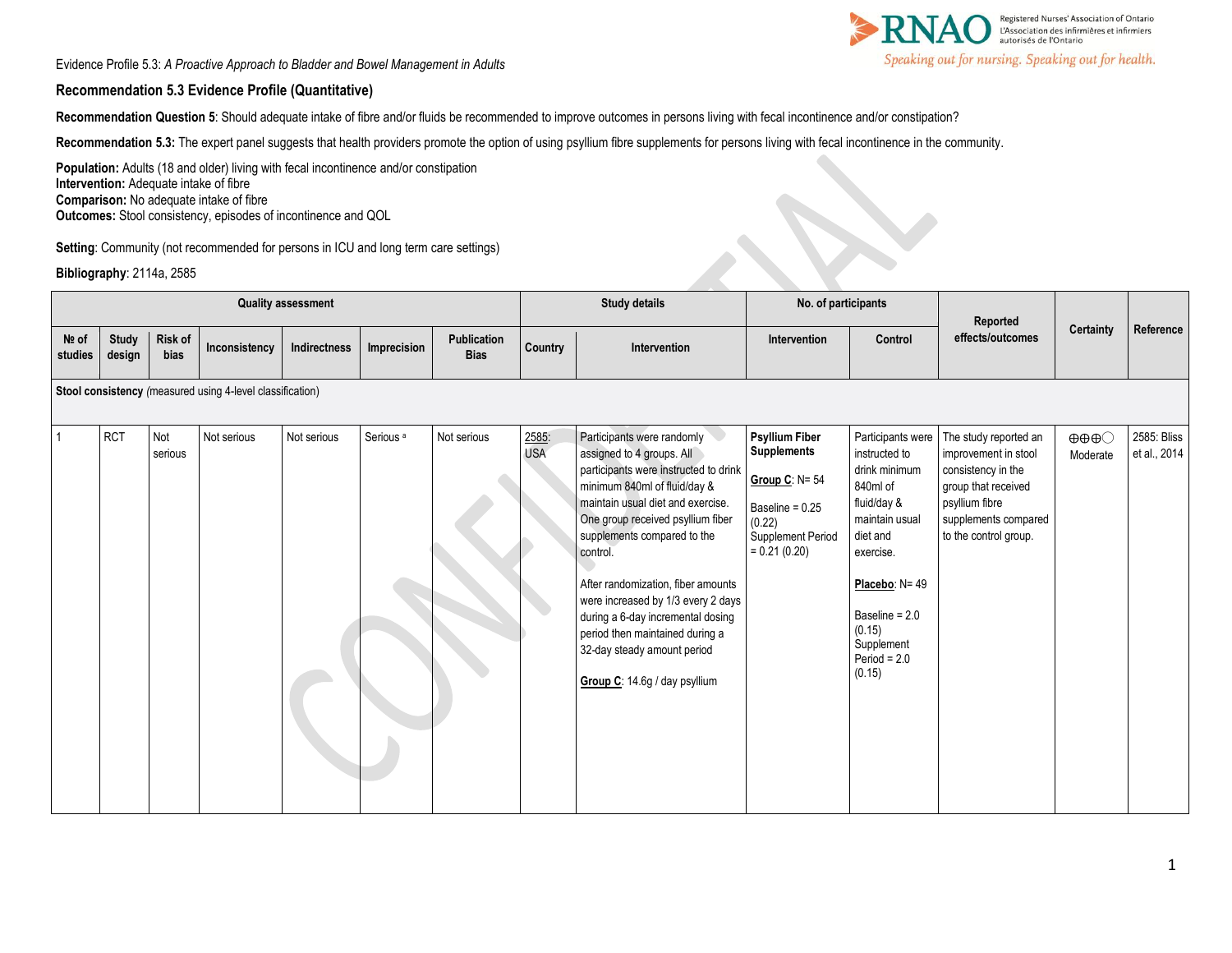

# Speaking out for nursing. Speaking out for health.

## Evidence Profile 5.3: *A Proactive Approach to Bladder and Bowel Management in Adults*

| <b>Quality assessment</b> |                        |                      |                                                         |              |                      |                                   | <b>Study details</b> |                                                                                                                                                                                                                                                                                                                                                                                                                                                                    | No. of participants                                                                                                                                                                                                                                                                                                                                                                                                                         |                                                                                                              | Reported                                                                                                                                                                                                                                                                                                          |                                             |                                                                   |
|---------------------------|------------------------|----------------------|---------------------------------------------------------|--------------|----------------------|-----------------------------------|----------------------|--------------------------------------------------------------------------------------------------------------------------------------------------------------------------------------------------------------------------------------------------------------------------------------------------------------------------------------------------------------------------------------------------------------------------------------------------------------------|---------------------------------------------------------------------------------------------------------------------------------------------------------------------------------------------------------------------------------------------------------------------------------------------------------------------------------------------------------------------------------------------------------------------------------------------|--------------------------------------------------------------------------------------------------------------|-------------------------------------------------------------------------------------------------------------------------------------------------------------------------------------------------------------------------------------------------------------------------------------------------------------------|---------------------------------------------|-------------------------------------------------------------------|
| No of<br>studies          | <b>Study</b><br>design | Risk of<br>bias      | Inconsistency                                           | Indirectness | Imprecision          | <b>Publication</b><br><b>Bias</b> | Country              | Intervention                                                                                                                                                                                                                                                                                                                                                                                                                                                       | Intervention                                                                                                                                                                                                                                                                                                                                                                                                                                | Control                                                                                                      | effects/outcomes                                                                                                                                                                                                                                                                                                  | <b>Certainty</b>                            | Reference                                                         |
|                           |                        |                      | Episodes of Incontinence (measured using bowel diaries) |              |                      |                                   |                      |                                                                                                                                                                                                                                                                                                                                                                                                                                                                    |                                                                                                                                                                                                                                                                                                                                                                                                                                             |                                                                                                              |                                                                                                                                                                                                                                                                                                                   |                                             |                                                                   |
| $\overline{2}$            | <b>RCTs</b>            | Serious <sup>b</sup> | Not serious                                             | Not serious  | Serious <sup>a</sup> | Not serious                       | 2114a:<br><b>USA</b> | 2114a: Participants received either<br>daily loperamide (plus placebo<br>psyllium powder) or psyllium<br>powder (plus loperamide placebo)<br>for 4 weeks.<br>For the first week of the<br>intervention, participants were<br>instructed to take 1 capsule<br>(containing 2.0mg of loperamide or<br>placebo) along with 5 ml of powder<br>(3.4 mg of psyllium or placebo).<br>After 2 week washout, participants<br>crossed over 4 weeks of alternate<br>treatment. | $L1P2 - FI$<br>episodes/week<br>Baseline (N=43):<br>$7.9 + 7.5$<br>End of first<br>treatment (N=39):<br>$4.1 + 5.1$<br>End of washout<br>$(N=37): 5.0 \pm 6.2$<br>End of second<br>treatment $(N=34)$ :<br>$4.7 + 5.7$<br>P1L2 FI<br>episodes/week<br>Baseline (N=37):<br>$7.3 + 6.2$<br>End of first<br>treatment (N=34):<br>$4.8 + 4.8$<br>End of washout<br>$(N=30): 4.3+±4.2$<br>End of second<br>treatment $(N=29)$ :<br>$3.5 \pm 6.6$ | No true control<br>Cross-over trial,<br>therefore same<br>participants as in<br>intervention<br>group        | 2114a: The study<br>reported a trend<br>towards reduction in FI<br>episodes per week<br>during the treatment<br>crossover for the two<br>groups.<br>However, within each<br>group, the study<br>reported a reduction in<br>FI episodes per week<br>with 3.0% reduction in<br>the psyllium group<br>$(p = 0.03)$ . | $\oplus \oplus \oplus \bigcirc$<br>Moderate | 2114a:<br>Markland<br>et al., 2015<br>2585: Bliss<br>et al., 2014 |
|                           |                        |                      |                                                         |              |                      |                                   | 2585:<br><b>USA</b>  | 2585: Participants were randomly<br>assigned to 4 groups. All<br>participants were instructed to drink<br>minimum 840ml of fluid/day &<br>maintain usual diet and exercise.<br>One group received psyllium fibre<br>supplements compared to the<br>control.                                                                                                                                                                                                        | <b>FI</b> incontinence<br>episodes/week<br>Psyllium ( $N = 54$ )<br>Baseline = 5.0<br>$Post = 2.5$                                                                                                                                                                                                                                                                                                                                          | Participants were<br>instructed to<br>drink minimum<br>840ml of<br>fluid/day &<br>maintain usual<br>diet and | The study reported a<br>decrease of 51% in FI<br>frequency after<br>psyllium fibre<br>supplementation<br>compared to 11%<br>decrease in placebo<br>group.                                                                                                                                                         |                                             |                                                                   |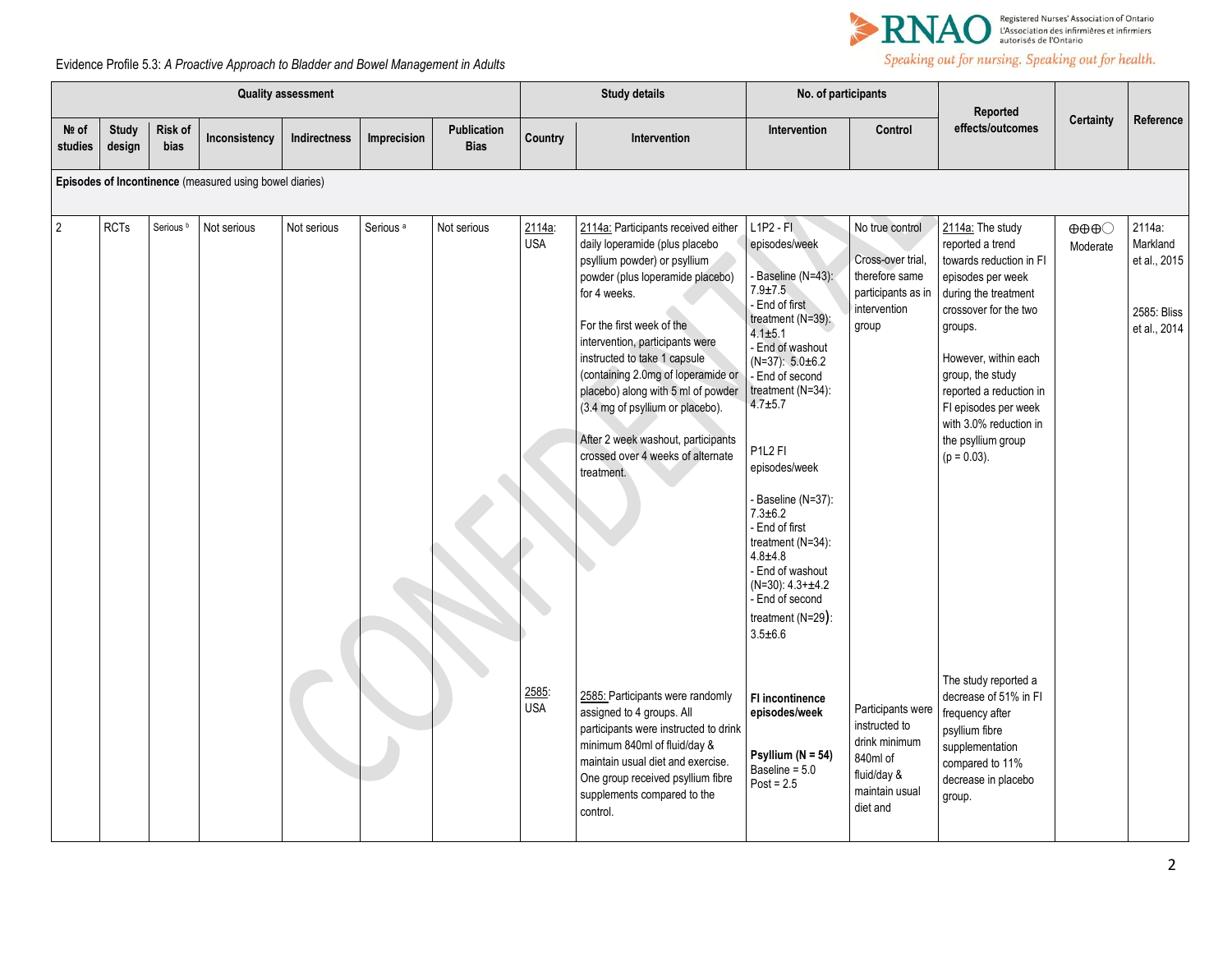

# Evidence Profile 5.3: *A Proactive Approach to Bladder and Bowel Management in Adults*

| <b>Quality assessment</b> |                        |                        |                                                                                         |              |                      |                            |                      | <b>Study details</b>                                                                                                                                                                                                                                                                                                                                                                                                                                               | No. of participants                                                                                                                                                                                                                                                                                                                                                                                                                |                                                                                                                 | Reported                                                                                                                       |                                          |                                                                   |
|---------------------------|------------------------|------------------------|-----------------------------------------------------------------------------------------|--------------|----------------------|----------------------------|----------------------|--------------------------------------------------------------------------------------------------------------------------------------------------------------------------------------------------------------------------------------------------------------------------------------------------------------------------------------------------------------------------------------------------------------------------------------------------------------------|------------------------------------------------------------------------------------------------------------------------------------------------------------------------------------------------------------------------------------------------------------------------------------------------------------------------------------------------------------------------------------------------------------------------------------|-----------------------------------------------------------------------------------------------------------------|--------------------------------------------------------------------------------------------------------------------------------|------------------------------------------|-------------------------------------------------------------------|
| No of<br>studies          | <b>Study</b><br>design | Risk of<br><b>bias</b> | Inconsistency                                                                           | Indirectness | Imprecision          | Publication<br><b>Bias</b> | Country              | Intervention                                                                                                                                                                                                                                                                                                                                                                                                                                                       | Intervention                                                                                                                                                                                                                                                                                                                                                                                                                       | Control                                                                                                         | effects/outcomes                                                                                                               | <b>Certainty</b>                         | Reference                                                         |
|                           |                        |                        |                                                                                         |              |                      |                            |                      | After randomization, fiber amounts<br>were increased by 1/3 every 2 days<br>during a 6-day incremental dosing<br>period then maintained during a<br>32-day steady amount period<br>Group C: 14.6g / day psyllium                                                                                                                                                                                                                                                   |                                                                                                                                                                                                                                                                                                                                                                                                                                    | exercise.<br>Placebo (N= 49)<br>Baseline = $6.2$<br>Post = $5.5$                                                |                                                                                                                                |                                          |                                                                   |
|                           |                        |                        | Quality of life (measured using FISI <sup>1</sup> and FIQL <sup>2</sup> questionnaires) |              |                      |                            |                      |                                                                                                                                                                                                                                                                                                                                                                                                                                                                    |                                                                                                                                                                                                                                                                                                                                                                                                                                    |                                                                                                                 |                                                                                                                                |                                          |                                                                   |
| $\overline{2}$            | <b>RCTs</b>            | Serious <sup>b</sup>   | Serious <sup>c</sup>                                                                    | Not serious  | Serious <sup>a</sup> | Not serious                | 2114a:<br><b>USA</b> | 2114a: Participants received either<br>daily loperamide (plus placebo<br>psyllium powder) or psyllium<br>powder (plus loperamide placebo)<br>for 4 weeks.<br>For the first week of the<br>intervention, participants were<br>instructed to take 1 capsule<br>(containing 2.0mg of loperamide or<br>placebo) along with 5 ml of powder<br>(3.4 mg of psyllium or placebo).<br>After 2 week washout, participants<br>crossed over 4 weeks of alternate<br>treatment. | 2114a:<br>L1P2 - condition<br>specific QOL,<br>MMHQ scores<br>Baseline: (N=43)<br>$47.9 \pm 23.2$<br>End of first<br>treatment: (N=40)<br>$41.7 \pm 25.9$<br>End of second<br>treatment: (N=34)<br>$40.6 \pm 29.6$<br>P1L2 - condition<br>specific QOL,<br>MMHQ scores<br>Baseline: (N=36)<br>$41.9 \pm 23.8$<br>- End of first<br>treatment: (N=32)<br>$35.3 \pm 24.2$<br>- End of second<br>treatment: (N=26)<br>$31.2 \pm 25.6$ | 2114a: No true<br>control<br>Cross-over trial,<br>therefore same<br>participants as in<br>intervention<br>group | 2114a: The study<br>reported a trend<br>towards improvement<br>in QOL during the<br>treatment crossover for<br>the two groups. | $\oplus \oplus \bigcirc \bigcirc$<br>LOW | 2114a:<br>Markland<br>et al., 2015<br>2585: Bliss<br>et al., 2014 |